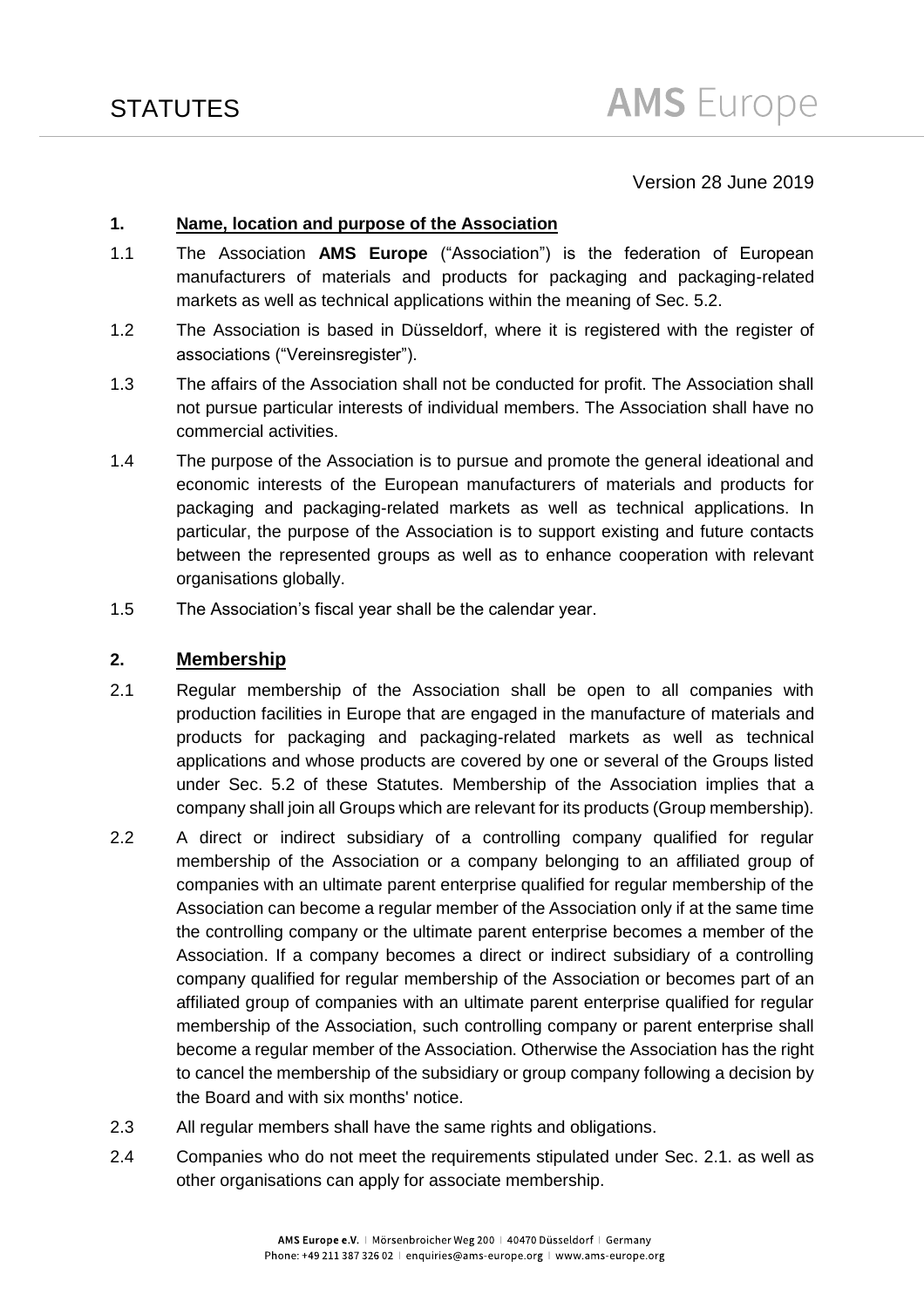- 2.5 Applications for regular and associate membership shall be submitted in writing (by letter, fax or email) to the Executive Management, and the General Assembly shall take a decision on the application.
- 2.6 Members of the Association commit to respecting the provisions of these Statutes, to comply with decisions taken by the General Assembly, and to support the Association in the fulfilment of its tasks. Group members and associate members shall be subject to membership contributions in the form of a monetary fee. These are net amounts plus any statutory value added tax.
- 2.7 Regular and associate members may withdraw from the Association at the end of any calendar year provided they give nine months' notice in writing (by letter, fax or email) to the Executive Management.
- 2.8 Following a prior threat of expulsion issued by the Executive Management, a member of the Association may be excluded from the Association if it has behaved in a way that runs contrary to these Statutes or the Association's interests, or in a way which may jeopardize the Association's purpose or harm its reputation; if the conditions under which membership was granted are no longer given; if in spite of receiving two written requests it has failed to meet its obligations towards the Association, particularly the payment of membership fees.
- 2.9 Exclusion shall occur following a decision by the Board. All obligations towards the Association including the payment of annual membership fees shall remain applicable until the time when the exclusion or withdrawal becomes effective. At the moment of leaving the Association, the company which is leaving shall lose all its rights and claims towards the Association.

# **3. Compliance**

Within activities the Association commits to observing European and national competition rules. It shall ensure this by means of appropriate measures.

# **4. Liability**

Any commitment entered into in the name of the Association shall be binding upon the Association alone and shall not create any legal rights or obligations which may extend to its members.

# **5. Organisation**

The Association shall have the following organisation:

### 5.1 General Assembly

5.1.1 Each regular member shall have one vote in the General Assembly. Associate members shall not be entitled to vote. The General Assembly shall convene at least once a year. The General Assembly shall be summoned in writing (by letter, fax or email) with at least 30 days' notice. An extraordinary General Assembly may be convened by the Executive Management with at least 30 days' notice, if this is requested by at least 1/5 of the members and an indication is provided of the topics to be discussed. All General Assemblies which have been duly convened have the power to take decisions.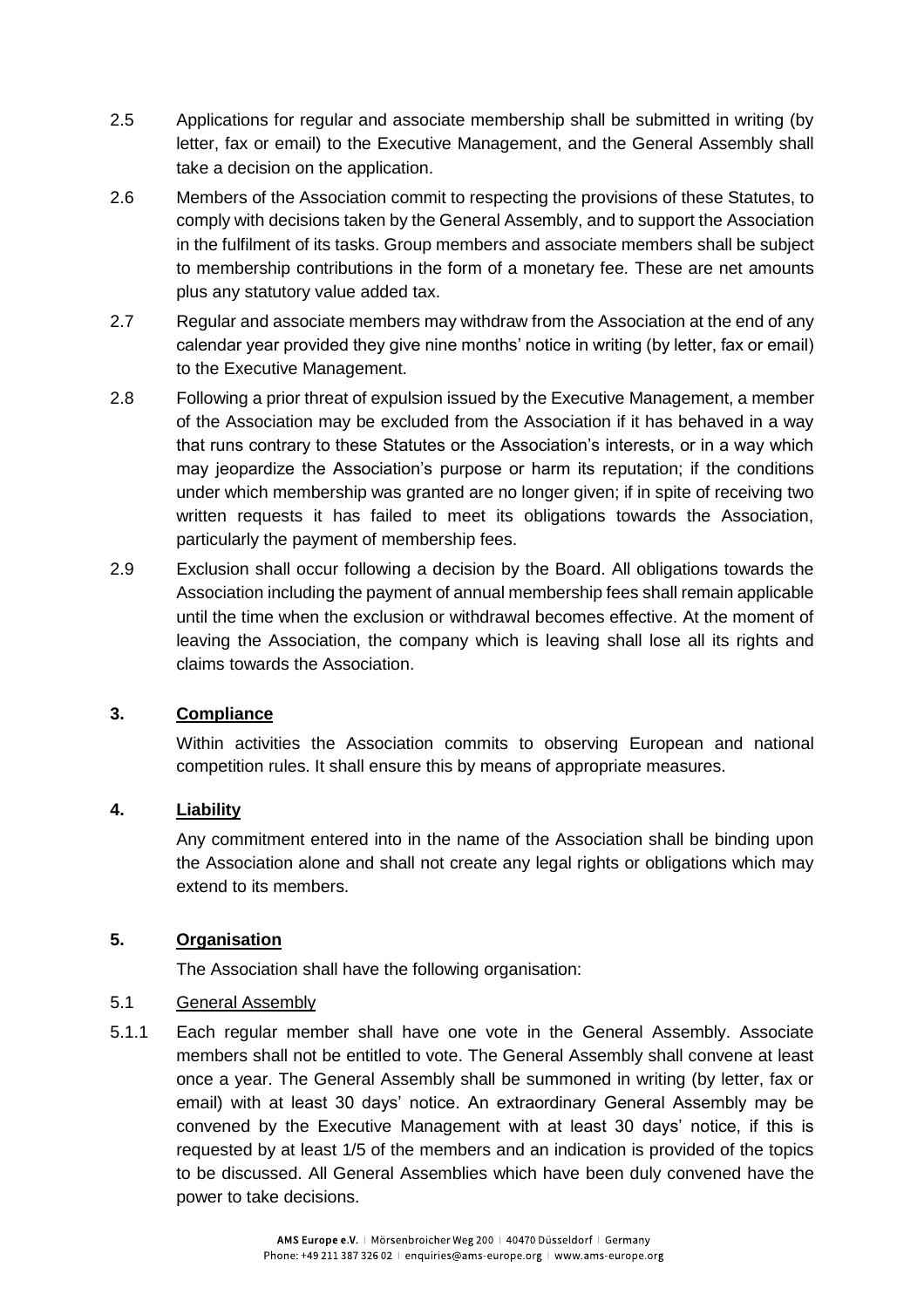- 5.1.2 The power of the General Assembly is as follows:
	- alteration of the Statutes of the Association
	- decisions on membership applications and membership fees
	- approval of the general annual budget
	- approval of the audited annual balance sheet and accounts
	- election of the Board and possible alternate Board members
	- release of the Board and the Executive Management
	- creation of additional groups
	- approval of the Association or groups of the Association joining other organisations
	- decision on the dissolution of the Association.

Decisions are taken by majority vote among those regular members present. In the case of a tied vote, the President shall have the deciding vote.

Decisions on

- amendment to the Statutes
- the dissolution of the Association or its merger with another association may not be taken unless there is at least a two-thirds majority among the regular members with voting rights.

### 5.2 Groups

- 5.2.1 The Association consist of the following Groups:
	- group of aluminium foil rollers: EAFA Roller Group
	- group of manufacturers of aluminium foil containers: EAFA Container Group
	- group of manufacturers of household foils from aluminium: EAFA Rewinder Group
	- group of manufacturers of twist closures and closure sheet from aluminium: Aluminium Closures Group
	- group of flexible packaging producers: Flexible Packaging Europe (FPE)
	- FPE German Group
- 5.2.2 As a rule, the Groups have two regular meetings per annum, one of which, if not otherwise requested, shall be combined with the annual regular General Assembly.
- 5.2.3 Each Group shall elect its Chairperson and one Vice-Chairperson by simple majority voting among the group members who are present. The mandate shall normally be for two years from one General Assembly to the next with the possibility of re-election.
- 5.2.4 Each Group is entitled to form an Executive Committee.
- 5.2.5 Each Group is entitled to set up Working Groups or Committees and to decide on projects including budgets related to its own specific interest.
- 5.2.6 Each Group is at liberty to decide on the participation of associate members in its own meetings and activities.
- 5.3 The Board
- 5.3.1 The Group Chairpersons shall be nominated as Board Members and the Group Vice-Chairpersons shall be nominated as alternate Board Members. The Board of the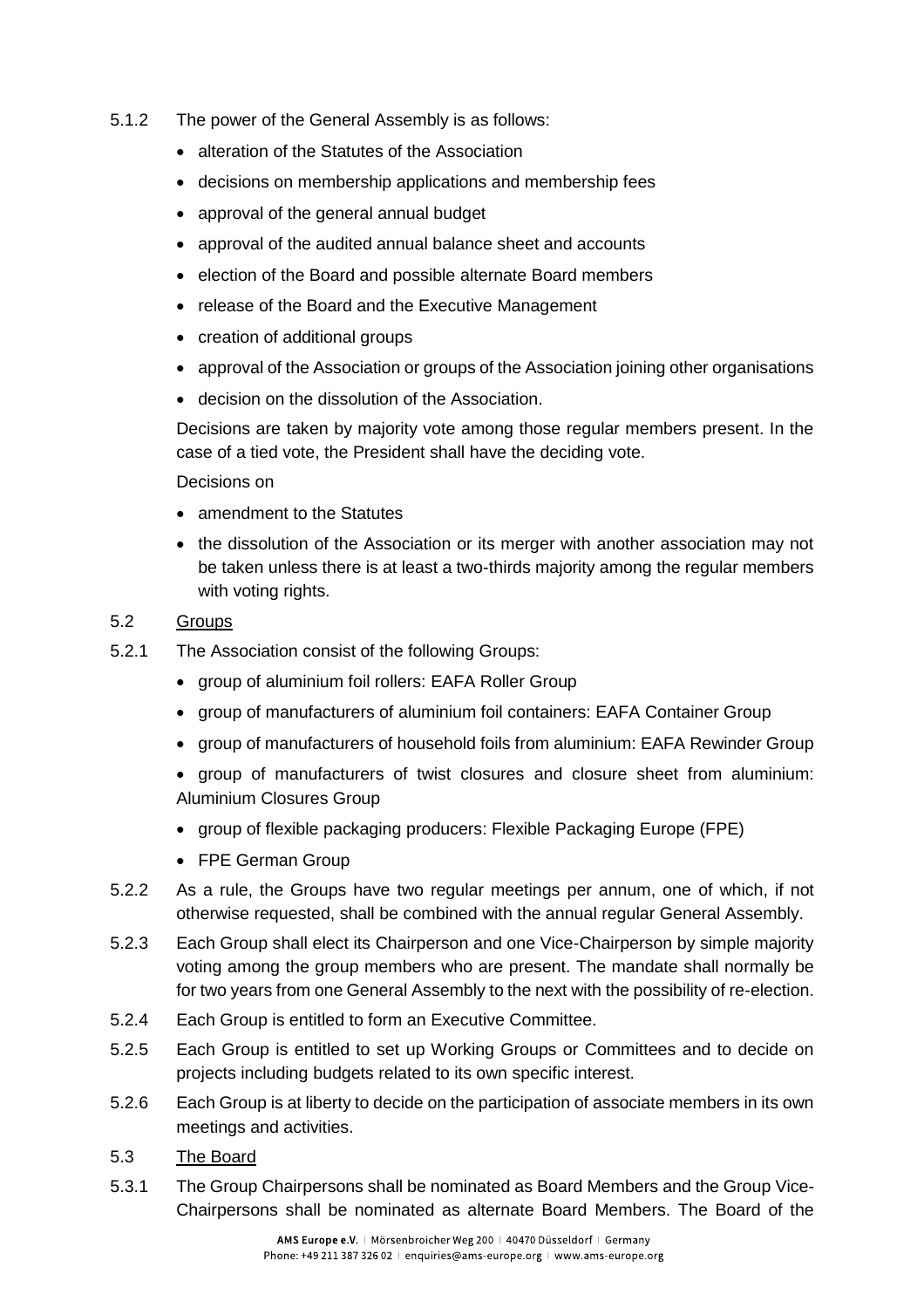Association is elected by the General Assembly normally for a term of two years with the possibility of re-election.

- 5.3.2 The Board is assisted by the Executive Management. If required, the Board coordinates matters of the Association in form of telephone conferences or meetings.
- 5.3.3 If a Board Member leaves the Board before expiry of the Board's regular term, the Vice-Chairperson of the Group that is represented by the leaving Board Member shall succeed as Member of the Board.
- 5.3.4 Should a Member of the Board leave the member company which they represent within the Association or should they take on a different role within the company, unless the Board explicitly requests otherwise, they shall resign from the Board on the final day of exercising their relevant activity at the latest.
- 5.3.5 Decisions by the Board are taken by majority vote among those Board Members present. In the case of a tied vote, the President shall have the deciding vote.

## 5.4 President

- 5.4.1 The Association's President shall be elected from the midst of the Board Members by the Board for normally two years with the possibility of re-election. Furthermore, the Board may elect a former Group Chairperson as President of the Association, as long as they still act for the same member company, and in this case, they will become a member of the Board for the duration of their mandate.
- 5.4.2 The other Board Members shall act as Vice Presidents.
- 5.4.3 The President or, in his absence one of the Vice-Presidents, shall chair the meeting of the General Assembly.
- 5.4.4 The President shall be entrusted with the power of the day-to-day management of the Association and such other powers as may be conferred upon them by the General Assembly. The President may delegate tasks related to the day-to-day management to one of the Board members or to the Executive Director.
- 5.4.5 The President alone or two Vice-Presidents together represent the Association in any legal affairs (§ 26 BGB).
- 5.4.6 If the President leaves his function before the expiry of the regular term, the Board Members and the respective Vice-Chairperson succeeding the President from the Group shall elect a new President from their midst for the remaining term. Sec. 5.3.4 shall apply accordingly.

### 5.5 Executive Management

- 5.5.1 The Executive Management shall be appointed by the General Assembly upon recommendation of the President. If more than one Executive Director was appointed, the Board upon recommendation of the President shall appoint one as Chief Executive Director and their respective responsibilities shall be defined. The General Assembly is also empowered to replace the Executive Management.
- 5.5.2 The Executive Management shall report to the President and shall ensure that proper minutes are kept of all meetings of the General Assembly, and of the Group meetings. The President, or in case of his absence one of the Vice-Presidents, shall sign the minutes of the General Assembly together with the Executive Management*.* All decisions of the General Assembly shall be recorded. The Executive Management